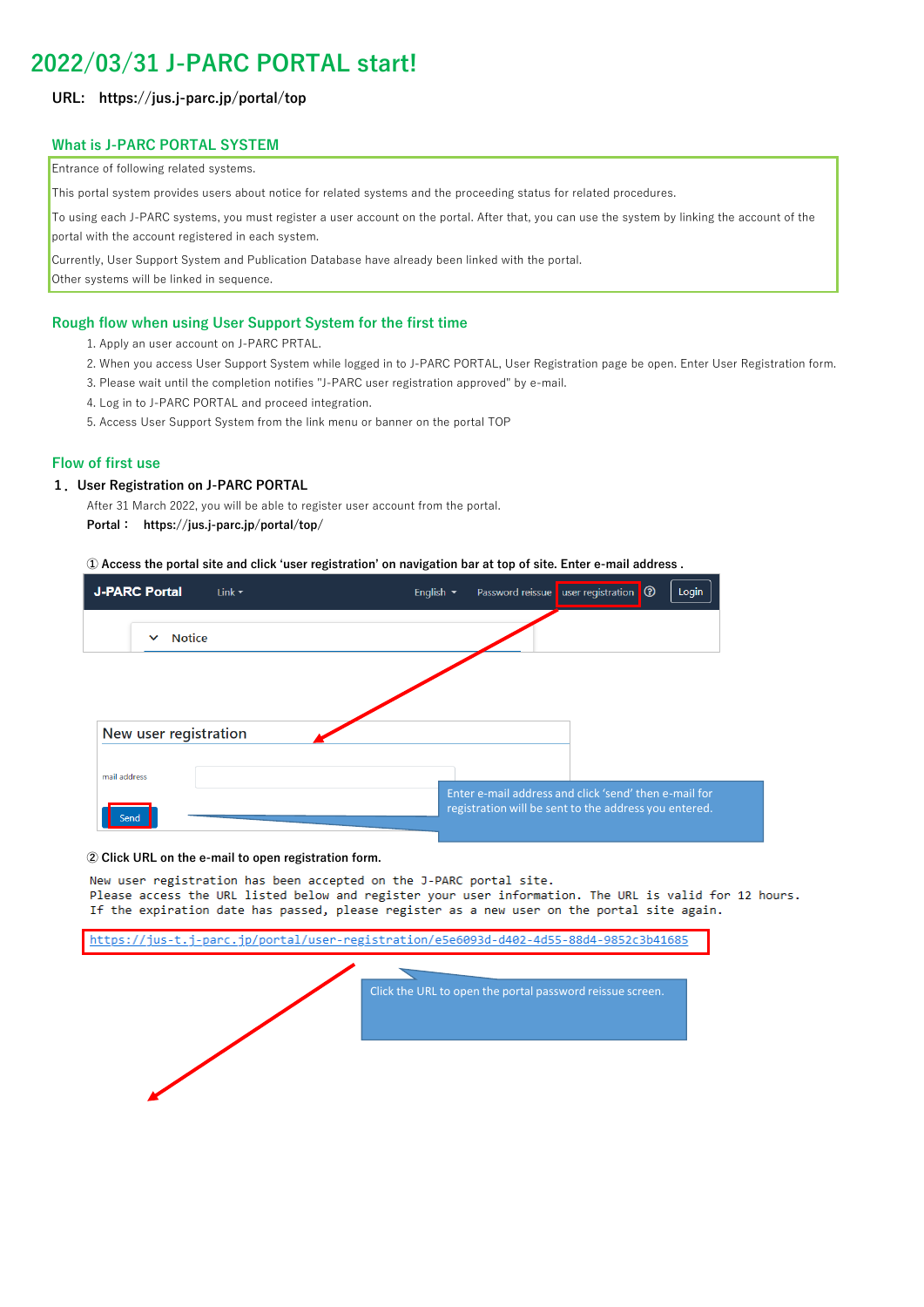**③ Enter information on User Registration form.**

**※When this page appeared, new user registration for the portal is complete.**

**2.When you access User Support System while logged in to J-PARC PORTAL, User Registration page be open. Enter User Registration form.**

| <b>J-PARC Portal</b>                      | Link $\blacktriangleright$ | English $\blacktriangleright$                                                                      | Password reissue user registration <sup>3</sup> | Login |
|-------------------------------------------|----------------------------|----------------------------------------------------------------------------------------------------|-------------------------------------------------|-------|
| New user registration                     |                            |                                                                                                    |                                                 |       |
| *Is a required item.                      |                            |                                                                                                    |                                                 |       |
| <b>Personal information</b>               |                            |                                                                                                    |                                                 |       |
| Full name *                               | Surname                    | <b>Name</b>                                                                                        | middle name                                     |       |
| Name (in Roman                            | Surname                    | Name                                                                                               | middle name                                     |       |
| confirmation page<br><b>J-PARC Portal</b> | Link $\blacktriangledown$  | <b>Ximes Be</b> sure to click OK button on the confirmation page.<br>English $\blacktriangleright$ | Password reissue user registration <sup>3</sup> | Login |
| New user registration                     |                            |                                                                                                    |                                                 |       |
| A new user has been registered.<br>back   |                            |                                                                                                    |                                                 |       |

**① Access the portal and click LOGIN.**



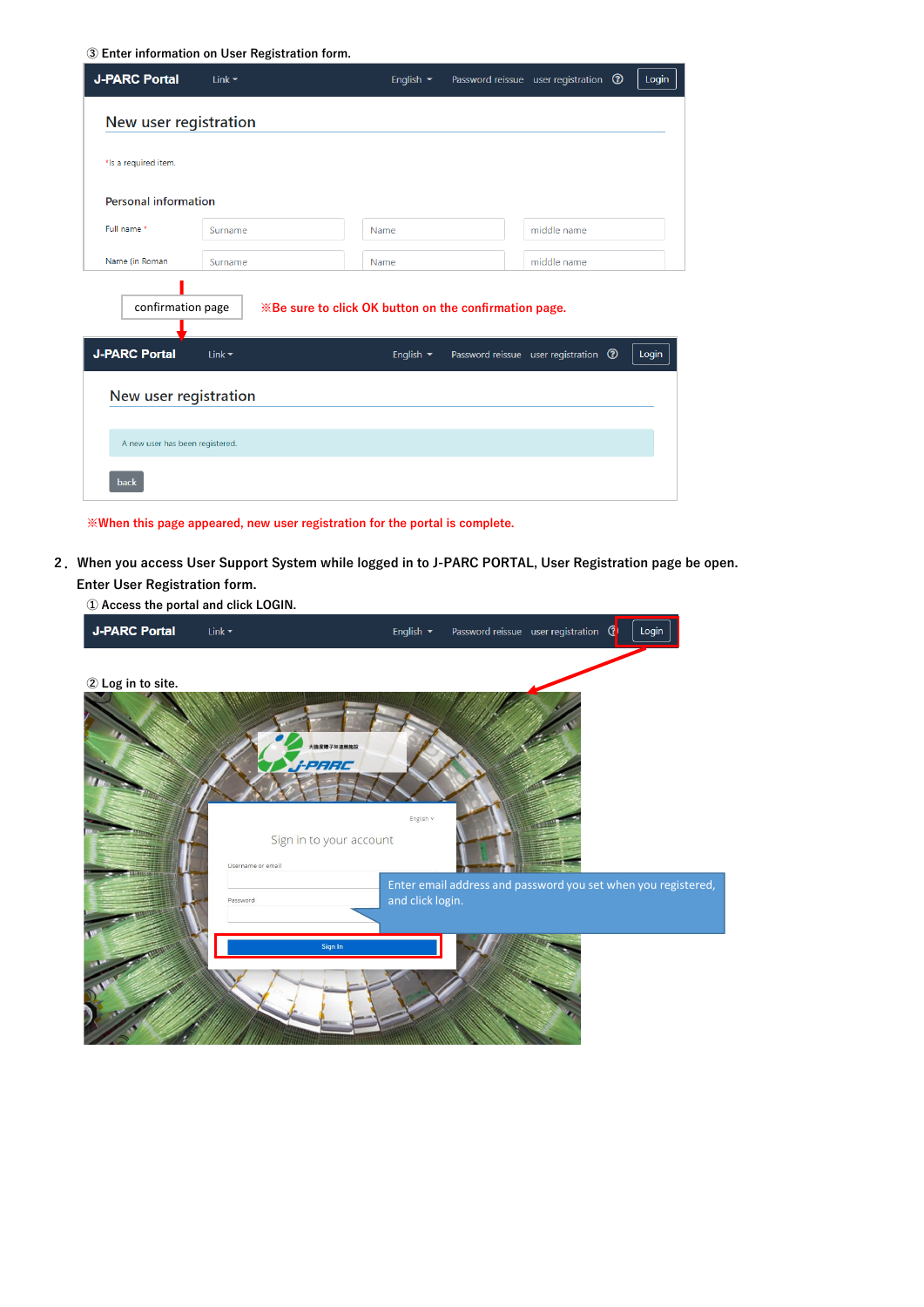**③ TOP page is appeared and access User Support System from the link menu or banner on the portal.**

| <b>Notice</b><br>$\checkmark$                    |               | You can check the website for MLF users.                      |
|--------------------------------------------------|---------------|---------------------------------------------------------------|
| There is no notification.                        | $\hat{\div}$  | ⇒User Program Overview<br>⇒Experiment rules                   |
|                                                  |               | ⇒Operation                                                    |
| Personal procedure<br>$\checkmark$               |               | lext to Meet® MLI                                             |
| <b>Safety education 2021</b>                     | <b>Status</b> | · Click here to apply for proposals<br>Call for Proposals     |
|                                                  | Not yet       | Proposal Submission System                                    |
| <b>MLF Facility safety instruction</b>           |               | Note: Will be posted new Call for Proposals when<br>released. |
| <b>Safety education 2022</b>                     | <b>Status</b> | · Click here to proceed procedures before arrival             |
| There is no safety education video.              |               | User Support System                                           |
| There is safety education that I have not taken. |               | · Click here to submit reports and results                    |
|                                                  |               | J-PARC Publication Database                                   |
|                                                  |               | · J-PARC Users Office                                         |

**④Registration form (commitment and notification) of User Suuport System will be appeared. Enter user and activity information.**

| FPARC<br><b>User Support System</b> | Japan Proton Accelerator Research Complex<br>User Information                                                                                                                                                  |  |
|-------------------------------------|----------------------------------------------------------------------------------------------------------------------------------------------------------------------------------------------------------------|--|
|                                     | Japanese                                                                                                                                                                                                       |  |
|                                     | $>>$ User Information TOP $>$ User Registration $>$ User Regist                                                                                                                                                |  |
| << User Information Top             | # User Registration.                                                                                                                                                                                           |  |
| Page                                | This document stipulates the terms for using the J-PARC User Support System provided                                                                                                                           |  |
| • Login<br>• User Registration      | by the High Energy Accelerator Research Organization. All intending users must read the<br>terms and agree with all the articles before using the system. Users are presumed to<br>have agreed with all terms. |  |

- **3.Please wait until the completion notifies "J-PARC user registration approved" by e-mail.**
- **4.Log in to J-PARC PORTAL and proceed integration.**

**① Access J-PARC PORTAL and log in.**

**②Click profile icon and select Account Integration.**

| <b>J-PARC Portal</b><br>Administrator menu $\blacktriangleright$ Link $\blacktriangleright$ | $\circledcirc$<br>English $\sim$<br>Ч |
|---------------------------------------------------------------------------------------------|---------------------------------------|
| Notice                                                                                      | User information correction           |
| $\checkmark$                                                                                | Change Password                       |
| $\hat{\div}$                                                                                | Account integration                   |
| There is no notification.                                                                   | Login history confirmation            |
| Dovennal procedure<br>$\checkmark$                                                          | Logout                                |